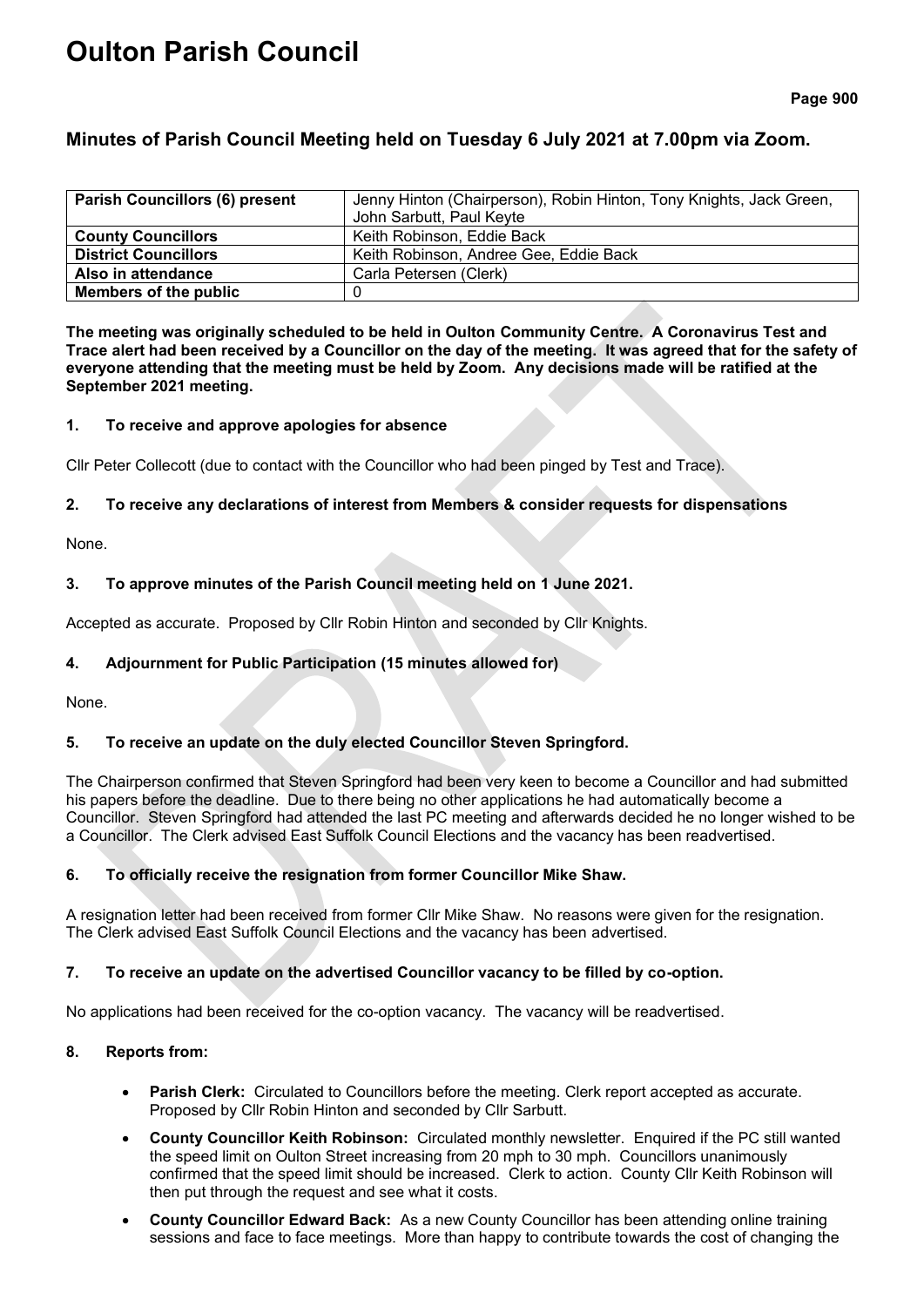- speed limit on Oulton Street. It is hoped that when the Gull Wing is completed it will help with the traffic problems.
- **District Councillor Keith Robinson:** Reported that the late Prince Philip was a great believer in oak trees. Langley Park in Felixstowe and Woods Meadow Country Park will be given 7 oak trees each and a plaque to celebrate the Queens Platinum Jubilee which will be held in 2022. The oak trees will need watering and taking care of. The NP WG will discuss further in a meeting.
- **District Councillor Edward Back:** None.
- **District Councillor Andree Gee:** None.
- **Neighbourhood Plan Working Group:** The Chairperson reported that the Neighbourhood Plan is coming together nicely, and a cycling policy is being written and will be included in the plan. John Thompson from Cycling UK will be attending the next Neighbourhood Plan Working Group meeting. The Chairperson thanked Cllr Knights for his help with the placement map of specific views.
- **Oulton Community Centre:** In the absence of Cllr Collecott the Chairperson gave a brief report. The Centre has a different atmosphere, there are currently 36 groups using the Centre and everyone attending are incredibly happy.
- **St Michael's Church:** The Chairperson reported that she had attended several Church events that week. Representatives of the PC had been invited to attend an NHS keyworkers and frontline staff garden party in the Church Hall. The garden party was held to thank everyone for keeping everything going. Thanks were given to the PC for their help and support. On 5 July 2021, the NHS celebrated 73 years of being in existence. To mark this event St Michael's Church bell ringers rang the bells 73 times – one for each year. This event was recorded, and a video will be uploaded onto the PC website. Churches throughout the whole country took part with bell ringing. The Chairperson reported that it was a very lovely evening.

#### **9. Highways:**

## • **To receive a report on outstanding highways issues**

Cllr Sarbutt reported on a meeting with Anglian Water at Jenkins Green. Due to flooding, there is now a 40mm step on the footpath which is quite a hazard. A cone has been placed to advise those nearby to be careful. County Cllr Keith Robinson recommended going online and using the Highways reporting tool as you are issued with a log number and can track progress. Cllr Knights offered to show Cllr Sarbutt how to use the reporting tool.

Cllr Knights has a list of possible locations for further posts that the SID could be attached to. It was noted that SID cameras have been seen in other areas fixed to lampposts. County Cllr Keith Robinson confirmed that the use of lampposts for a SID would only be considered if the was no other option.

## • **To receive Speed Indicator Device (SID) results**

Cllr Knights had prepared a PowerPoint presentation showing the latest SID results and it was shared with those attending the meeting. The Chairperson thanked Cllr Knights and Cllr Robin Hinton for looking after the two SIDs, preparing the reports and the graphs. It was confirmed that the Police will attend a face-to-face meeting, when possible, to discuss the ongoing speeding of traffic.

#### **10. Planning**

• **To confirm the removal of former Cllr Mike Shaw as Chairperson of the Planning Working Group.**

The removal of former Cllr Shaw was confirmed.

• **To appoint a replacement Councillor on the Planning Working Group and to appoint a Chairperson.**

Cllr Keyte confirmed he would like to take a more active role in planning. It was agreed Cllr Keyte would be appointed as Chairperson of the Planning Working Group. Cllr Sarbutt and Cllr Knights are also on the Planning Working Group.

#### • **To receive new planning applications and make comment**

DC/21/2752/FUL Willow End, Hall Lane, Oulton, NR32 5DJ. Details of the planning application had been circulated to Councillors before the meeting. It was unanimously agreed that there were no objections to the application.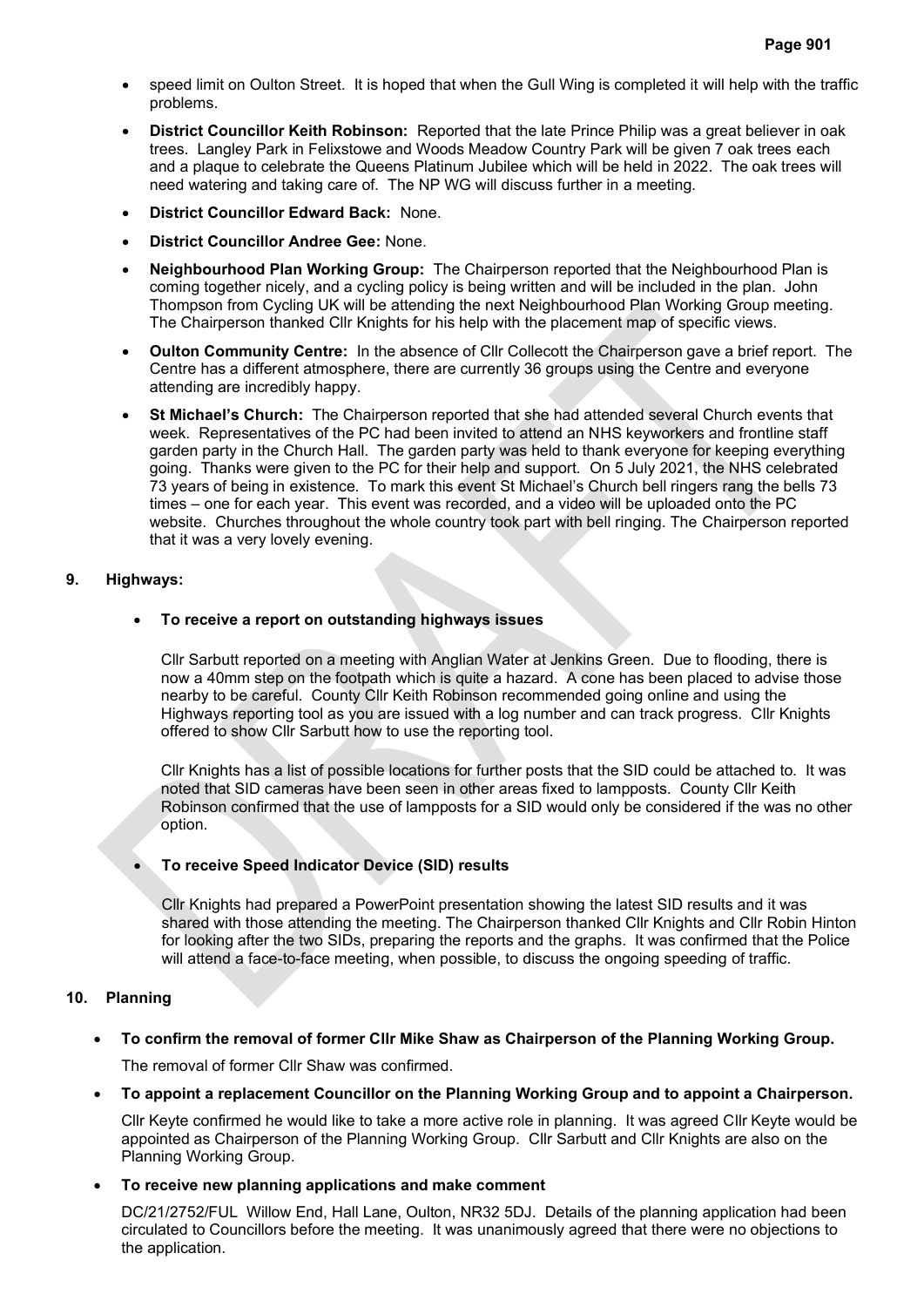• **To receive results and updates on outstanding applications**

None.

- **11. Finance:**
	- **To receive the income and expenditure figures as at 30 June 2021 –** It was noted.
	- **To note the bank balance as at 30 June 2021 – £67873.81**
	- **To note receipts**
		- o Advertisements placed in The Oulton Messenger £38.00
		- o Neighbourhood Plan funding £9815.00
		- o Oldman Homes donation towards refurbishment of telephone box £250.00
	- **To consider any grant applications –** None
	- **To approve payments.**

Proposed by Cllr Robin Hinton and seconded by Cllr Green.

| Payee                                | Value              | <b>Description</b>                        |
|--------------------------------------|--------------------|-------------------------------------------|
| <b>HMRC</b>                          | £18.35             | Income Tax & NIC                          |
| Mrs C Petersen                       | £1074.28           | Salary, administrative expenses & mileage |
| <b>Nest Pensions</b>                 | £22.12 $\parallel$ | Contributions                             |
| <b>Collective Community Planning</b> | £3360.00           | Neighbourhood Planning                    |
| Mrs C Moore                          | £75.00             | <b>Internal Audit</b>                     |
| <b>Oulton Community Council</b>      | £53.00             | Meeting room/hall hire                    |
| <b>Total</b>                         | £4602.75           |                                           |

## **12. To receive an update on re-roofing of Oulton Community Centre. Agree upon a course of action.**

The Chairperson gave a report in the absence of Cllr Collecott. The Executive Committee of Oulton Community Council had held a meeting 2 July 2021 and after careful consideration had appointed Aldridge Roofing to carry out the works. Due to Covid and a backlog of work the re-roofing will be carried in the early part of 2022. Should the roof leak in the meantime Aldridge Roofing will make essential repairs until the whole roof can be properly repaired. The quote provided by Aldridge Roofing was considerably less than one of the other quotes who had been in the first round of quotes. £10k funding has been agreed by County/District Councillors. A Lottery Grant application will be submitted. Cllr Green wrote letters to local businesses asking, if possible, for financial help towards the roof works. No responses have yet been received. As the agreed roof quote is less than expected it is highly unlikely that that the PC will be approached for financial help towards the roof. Cllr Keyte recommended that, if possible, it would be prudent to try to fix the price of the agreed quote given by Aldridge Roofing as prices could increase by next year.

## **13. To receive an update on the toddler swing at Brendon Close.**

A survey had been carried out to ask Brendon Close area residents what they would like to see in their play area. The results highlighted a need for a bench for adults to sit on whilst children are playing and a swing for toddlers. An application for 50/50 match funding for the toddler swing had been submitted to East Suffolk Community Partnership. Unfortunately, there were too many applications, so the application was unsuccessful. East Suffolk Community Partnership suggested that this project would be suitable for help through Locality budgets on a 50/50 match funding basis. Recently the PC has been informed that Persimmon are going to build a play area next to the Limes Academy. The PC will seek to find out further information regarding this new play area and the equipment that will be installed.

## **14. To receive an update on the purchase of assets using CIL money.**

The benches at Holly Hill and on Oulton Playing Field have been ordered with Waveney Norse and should be installed in August 2021. A small amount of CIL money has been used and gone towards the refurbishment of the telephone box. Most of the costs of replacement panels for the telephone box has been made possible due to a truly kind donation.

## **15. To receive an update on the telephone box at Camps Heath.**